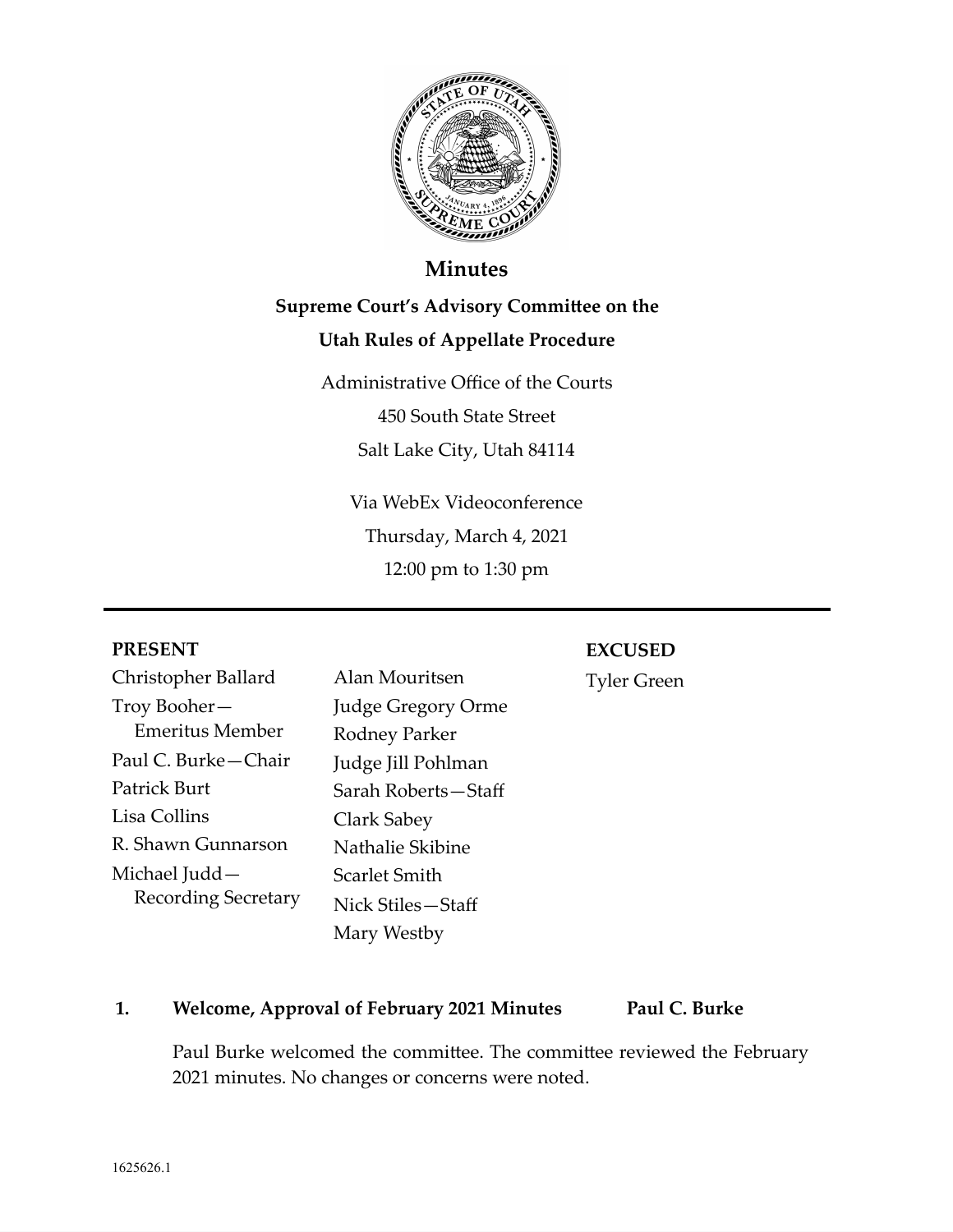*Judge Orme moved to approve the minutes from the February 2021 meeting. That motion was seconded and it passed without objection by unanimous consent.* 

#### **2. Discussion: Legislative Update & Appellate Case Management Paul C. Burke**

The committee opened discussion regarding the legislative session. No committee members were aware of issues or tasks raised by that session.

Mr. Burke informed the committee that the Utah Supreme Court had asked him to solicit feedback on how to manage or implement procedures to address long-standing cases. (Examples of such procedures may include status conferences or summary decisions with more detailed reasoning to come.) Judge Orme offered insight into what may account for delays in certain cases. The committee discussed whether a notice to the parties, sent after 6 to 8 months, would help address the problem. After discussion, the committee opted not to recommend any of the procedures discussed, but to retain the topic on its working agenda to be considered in conjunction with future amendments related to case management.

**Judge Orme** 

#### **3. Discussion: Cross-Petitions for Review in Administrative Cases**

Judge Orme introduced the topic of cross-petitions for review in administrative cases, which had been introduced at a prior committee meeting, and expressed that he does not have a strong opinion on whether the problem merited any change to the existing rules. Lisa Collins informed the committee that parties ask about this rules nuance quite often, and suggested that if there is no compelling reason for the bar on cross-petitions, the committee should consider removing that bar. After further discussion, including discussion of whether Utah's administrative rules require such cross-petitions to be brought separately, the committee concluded that lifting the bar on cross-petitions may prove to be a good idea, but noted that it may require coordination between Utah's rules of administrative procedure and the appellate rules. Judge Orme suggested that the topic be considered as part of next year's "housekeeping" legislation, and the committee agreed to return to the issue at that later date.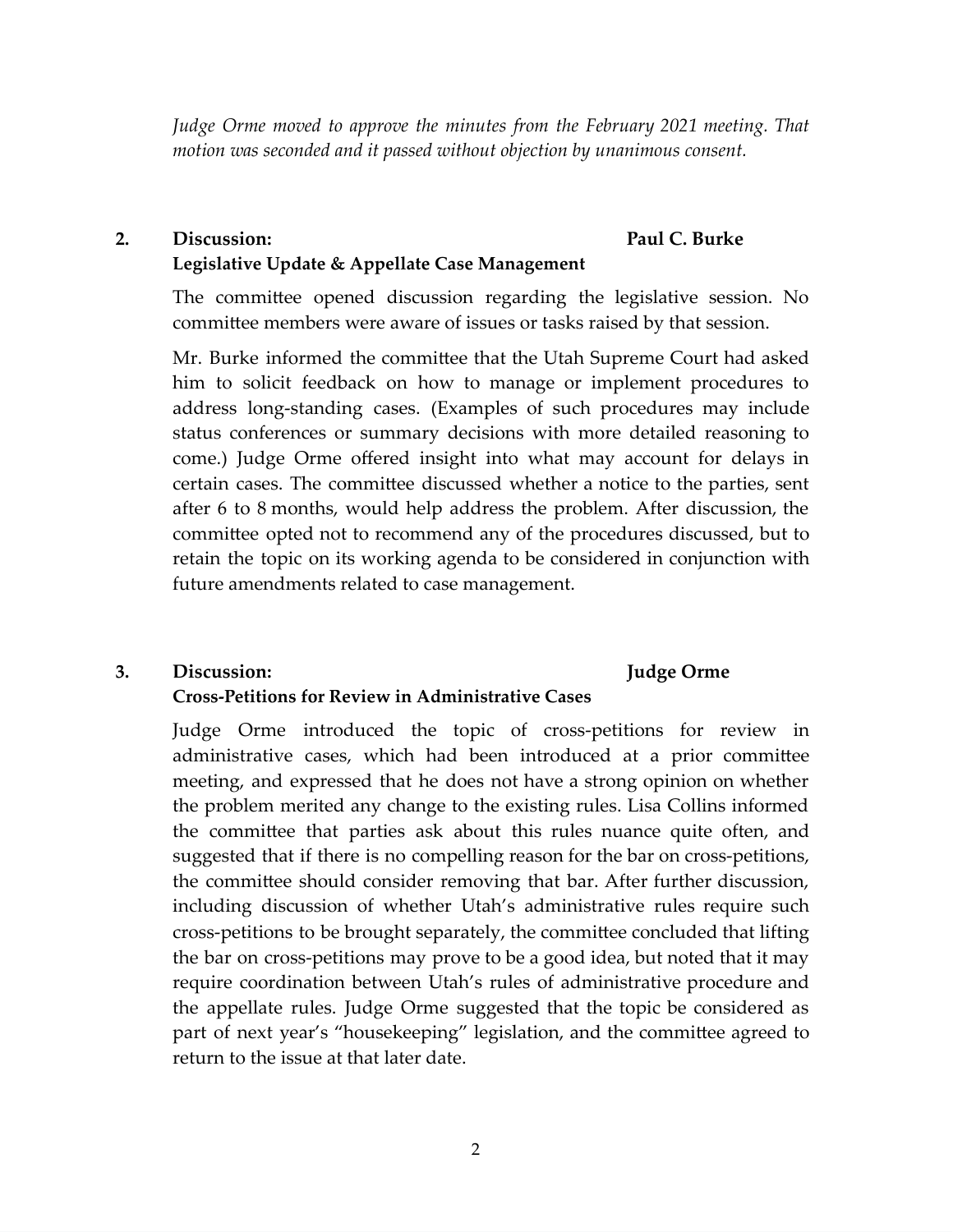## **4. Action: Rule 22**

## **Paul C. Burke Sarah Roberts**

Sarah Roberts introduced the proposed amendment, emphasizing that there are no substantive changes and that the stylistic changes are intended to ensure consistency as to how time is computed.

Mary Westby moved to strike the final two sentences of 22(a), and Scarlet Smith seconded. After some discussion about the computation of time, the committee agreed that the amendment at issue and the lingering questions regarding computation of time be separated, and Ms. Westby agreed to withdraw her motion.

The committee discussed several other minor changes: Judge Pohlman recommended that on lines 6-7, the committee change the phrase "business" days" back to previous language. Ms. Collins lodged a question about the utility of subsection  $(b)(3)'s$  requirement. The committee recommended that that requirement be left in place. Christopher Ballard recommended that the phrase "prior to the" be simplified to read "before."

*Following that discussion, Ms. Westby moved to table the proposed amendment, given the committee's overarching project to address the "counting of days" issue. Judge Pohlman seconded the motion and it passed without objection by unanimous consent.* 

## **Tyler Green**

## **5. Action: Rule 50**

The committee noted that at the February 2021 meeting, it passed Rule 25 but left Rule 50 unpassed and that the changes to Rule 50 are largely stylistic. Troy Booher initiated a discussion about the time requirement in subsection 50(d) and recommended that the time be shortened to 7 days. Judge Pohlman suggested that in line 23, the word "it" be added, for the purposes of clarity. Rodney Parker recommended that even after the proposed changes and clarifications are made, the rule be examined for possible additional clean-up, and Mr. Ballard agreed.

*Following that discussion, Mr. Parker moved to adopt the rule as amended as it*  appeared on the screen at the committee meeting. Judge Pohlman seconded the *motion and it passed without objection by unanimous consent.*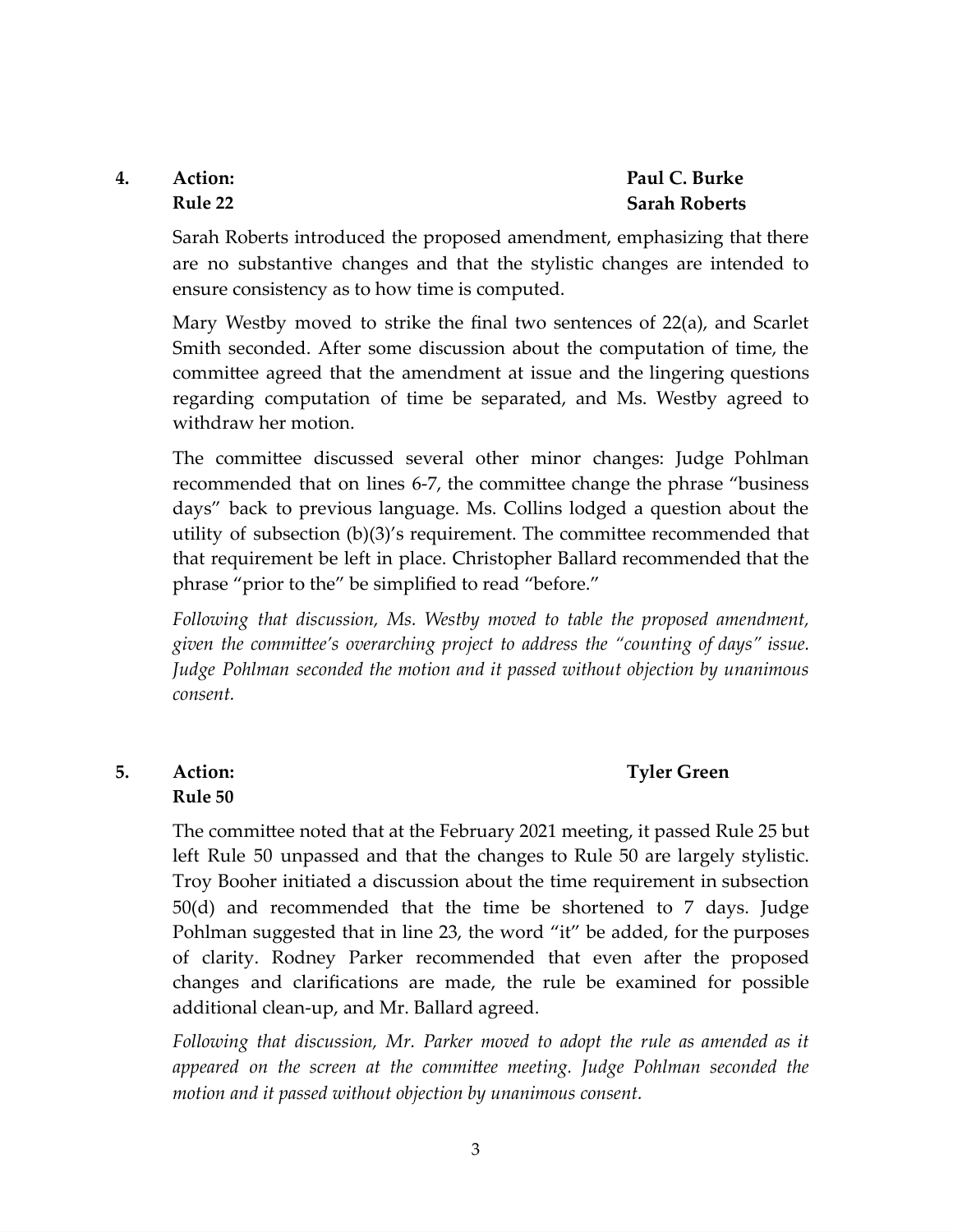#### **6. Action: Rules 30 & 31**

## **Judicial Efficiency Subcommittee**

The committee began discussion of Rules 30 and 31 with Judge Orme recommending that the rule drop the word "published," as that word does not reflect any substantive determination made by our appellate courts.

*Judge Orme moved to remove word "published," Ms. Westby seconded, and the motion passed without objection by unanimous consent.* 

Clark Sabey noted that, with respect to the proposed new provision's final clause, there are other sources of law that may not be covered in the language proposed by the guiding case.

*Mr. Sabey moved to strike that final clause, and Judge Orme seconded that motion. After some discussion, that motion was withdrawn, and Shawn Gunnerson proposed*  instead that the second sentence be stricken. Mr. Parker seconded that motion and it *passed without objection.* 

Mr. Ballard suggested that in lines 22–23, the phrase "of the court" be stricken and replaced with the phrase, "entry of the decision in the court's records constitutes the entry of the court's judgment."

*Mr. Ballard moved to make that change, Ms. Westby seconded, and the motion passed without objection by unanimous consent.* 

Mr. Booher questioned the usefulness of subparagraph 30(e), suggesting that the cross-reference may not be necessary. Judge Pohlman agreed.

*Mr. Parker moved to remove subparagraph 30(e), Ms. Westby seconded, and the motion passed without objection by unanimous consent.* 

*Ms. Westby moved to adopt Rule 30 as amended as it appeared on the screen at the committee meeting. Mr. Ballard seconded the motion and it passed without objection by unanimous consent.* 

The committee noted that Rule 31 is intended to contain only stylistic clean-up. Mr. Booher suggested that subparagraph 31(c) be deleted.

*Judge Pohlman moved to delete subparagraph 31(c). After discussion regarding a potential difference between Rules 30(e) and 31(c), the motion was seconded and it passed without objection.*